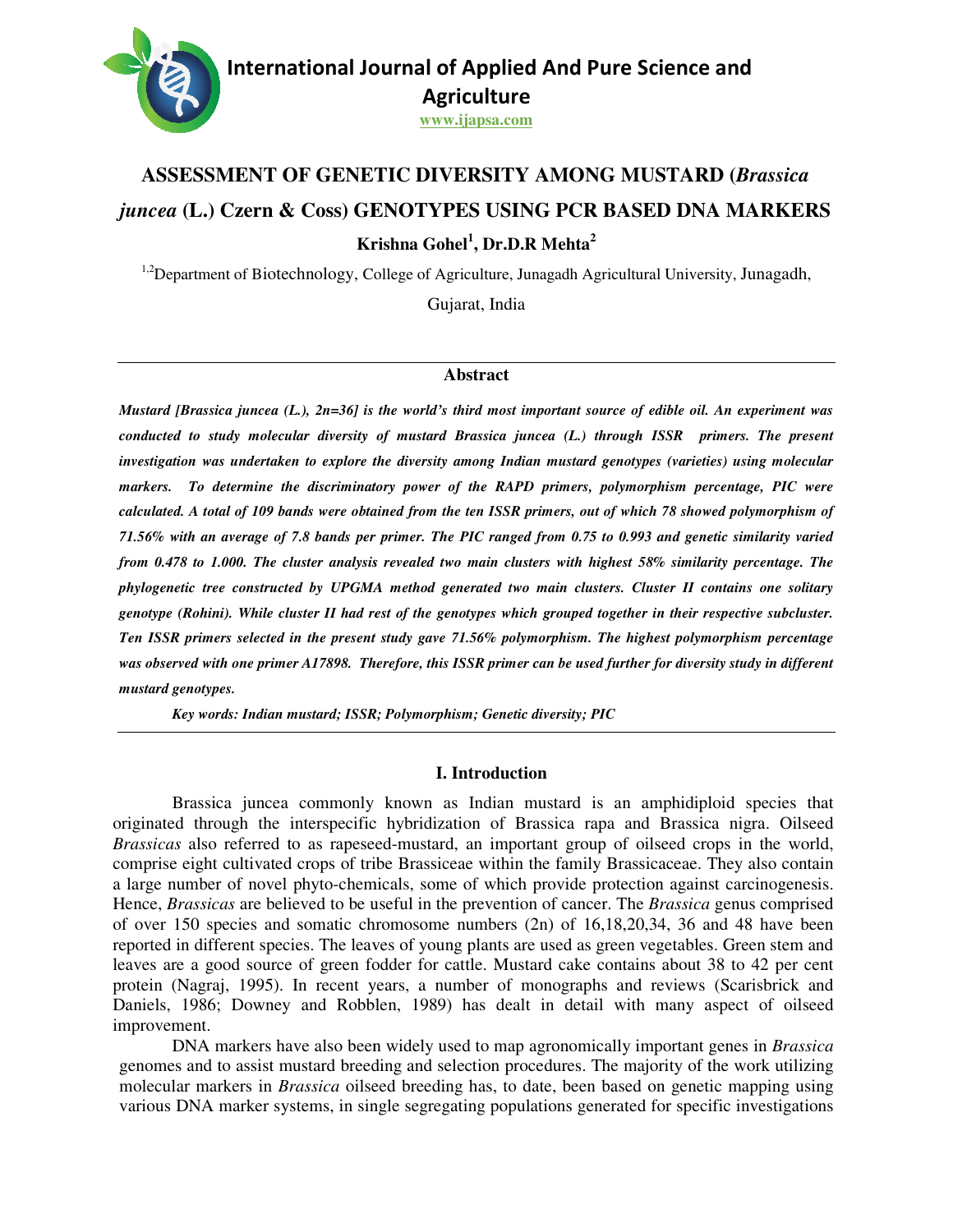of particular traits of interest. (Hemingway *et al*, 1976) In the present investigation, we analyzed 23 B. juncea L. varieties cultivated in Northern states of India using PCR based markers to examine the efficiency of these techniques viz-a-viz genetic diversity.(Kumar *et al* 2011)

#### **II. Materials and Methods**

## **2.1 Seed materials**

 The seeds of 20 mustard genotypes used in the present study were collected from the Directoriate of Rapeseed and Mustard, Bharatpur, Rajasthan.

| No. | Name of genotypes | No. | Name of genotypes |
|-----|-------------------|-----|-------------------|
| 1)  | Rohini            | 11) | Krishna           |
| 2)  | Sarama            | 12) | PM 67             |
| 3)  | Kranti            | 13) | NDRE <sub>4</sub> |
| 4)  | <b>NDR 8501</b>   | 14) | Sanjucta Asech    |
| 5)  | GM <sub>2</sub>   | 15) | Urvashi           |
| 6)  | Jagannath         | 16) | TM <sub>4</sub>   |
| 7)  | PusaAgrani        | 17) | <b>PBR 97</b>     |
| 8)  | Saurabh           | 18) | Varuna            |
| 9)  | Bhagirathi        | 19) | <b>RH 30</b>      |
| 10) | JM <sub>1</sub>   | 20) | NRCDR 02          |

# **Table 1: List of mustard genotypes used in the present study**

# **2.2 DNA EXTRACTION**

Total genomic DNA extraction was carried out by CTAB method as described by Doyle and Doyle (1987) with minor modifications.

# **Quantification of DNA**

The 1.5 µl of DNA sample was loaded into the sample spot of Nanodrop Spectrophotometer (Thermo Scientific, U.S.A.) and the concentration of DNA and absorbance at 260 nm and 280 nm were measured. The  $A_{260}/A_{280}$  ratio was automatically calculated by the software. The quantitative DNA was diluted to final concentration of 100 ng/ $\mu$ l in TE buffer.

# **PCR BASED MOLECULAR MARKERS**

For fingerprinting of mustard genotypes, three PCR based molecular marker techniques *viz*., Randomoly Amplified Polymorphic DNA (RAPD), Inter Simple Sequence Repeat (ISSR) and SimpIe Sequence Repeat (SSR) were used.Chemicals and primers used for molecular studies were received from Merck Bioscience Pvt. Ltd.,Bangalore, Karnataka.

## **(i) PCR components**

The following reagents were used for ISSR -PCR amplification of DNA.

#### (a) PCR buffer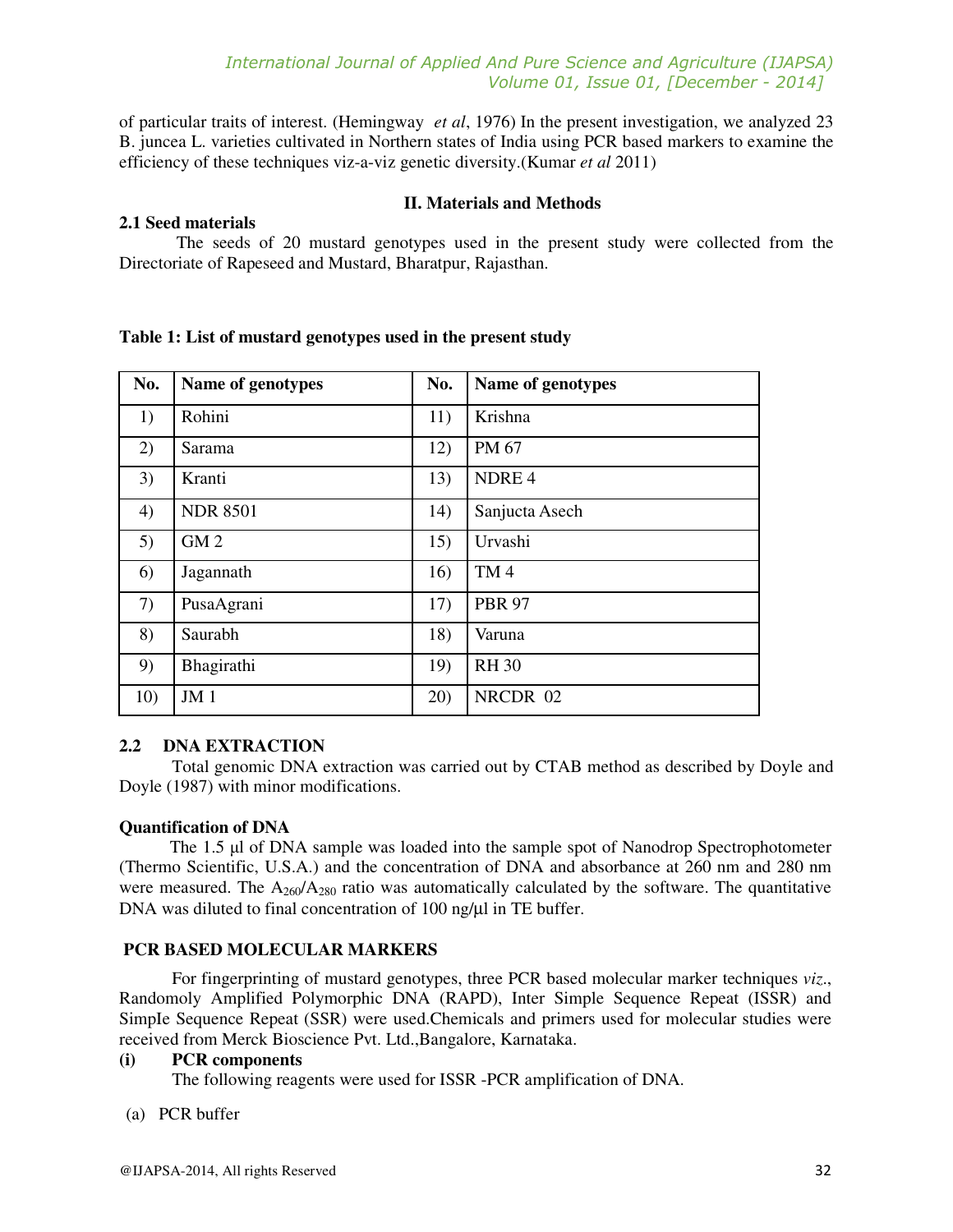- (b) Taq DNA polymerase (3U/µl)
- (c) dNTPs mix (dATP, dCTP, dGTP and dTTP)
- (d) Primer (25 pMoles/µl)
- (e)  $MgCl<sub>2</sub>$
- (f) Template DNA
- (g) Millipore sterile distilled water

#### **2.3Electrophoresis of amplified product**

The amplified products of ISSR were analyzed using 1.5% agarose gel. The procedure was same as described in RAPD.

| Sr. No.                              | <b>Step</b>                 | Temperature $(^{\circ}C)$ | <b>Duration</b>   |  |  |
|--------------------------------------|-----------------------------|---------------------------|-------------------|--|--|
|                                      | <b>Initial Denaturation</b> | 94                        | $5.0 \text{ min}$ |  |  |
| 2                                    | Denaturation                | 94                        | 1 sec             |  |  |
| 3                                    | Annealing                   | 55                        | 45 sec            |  |  |
|                                      | Extension                   | 72                        | $1.3 \text{ min}$ |  |  |
| Repeat the steps 2 to 4 for 36 times |                             |                           |                   |  |  |
|                                      | <b>Final Extension</b>      | 72                        | $7.0 \text{ min}$ |  |  |
|                                      | Hold                        |                           | $\infty$          |  |  |



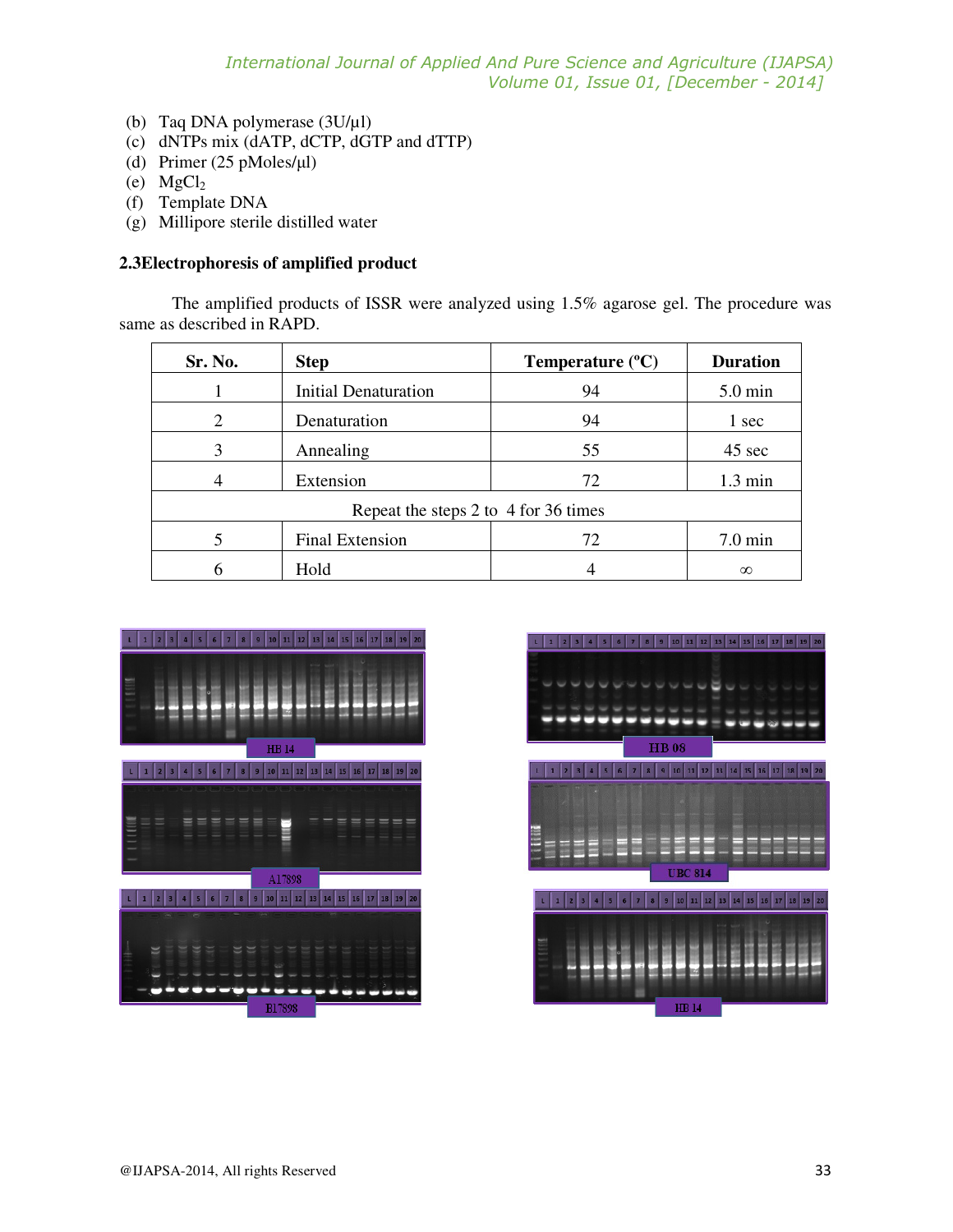*International Journal of Applied And Pure Science and Agriculture (IJAPSA) Volume 01, Issue 01, [December - 2014]* 





**Fig.1: images of band obtain by ISSR marker** 

#### **2.4 STATISTICAL ANALYSIS**

In order to score and preserve banding pattern, photograph of the gel was taken in a Gel Documentation System, under UV trans-illuminator., ISSR bands are designated on the basis of their molecular size (length of polynucleotide amplified). Low range DNA ruler up to 3 kb was also loaded simultaneously with primer products in the gel to estimate the molecular size. The distance run by amplified fragments from the well was translated to molecular size with reference to molecular weight of marker. The presence of each band was scored as '1' and its absence as '0'. Faintly visible bands were not scored.

Clear and distinct bands amplified by ISSR primers are scored for the presence (1) and absence (0) for the corresponding band among the genotypes. The data were entered in to MS-Excel data sheet and subsequently analyzed using NTSYS-pc version 2.02 (Rohlf, 2000).

The data matrix was read by NTSYS-pc version 2.02 (Numerical Taxonomy and Multivariate Analysis System for Personal Computers, Exeter Software) developed by Rohlf (2000) and analyzed by the SIMQUAL (similarity for qualitative data) program with Jaccard's similarity coefficient. The SIMQUAL is a program for computing a variety of similarity and dissimilarity coefficients for qualitative data. The qualitative nature of the absence (0) or presence (1) state of marker was used as the basis for similarity analysis among various mustard genotypes. A matrix of 0 and 1 act as the input and the output is a matrix of similarity or dissimilarity coefficients. The resultant similarity matrix was entered into SAHN (sequential, agglomerative, hierarchical, and nested clustering method) clustering program, a tree matrix was produced and a dendrogram was constructed using UPGMA (unweighted pair-group method with arithmetic averages). The assumption underlying the use of UPGMA clustering is the equal rate of evolution along all the dendrogram branches. The dendrogram of publication quality were produced from the output tree file of SAHN by TREE (tree display) program in graphics mode.

Clustering methods create clusters of the data, no matter whether there are true clusters in the data or not, so a check was made for the existence of true clusters. This was done by using the tree matrix produced by SAHN to calculate the cophenetic values of similarity or dissimilarity by the program COPH (cophenetic values). The cophenetic value matrix was compared with the original tree matrix for goodness of fit of the cluster analysis to the data. This type of cophenetic correlation was done by the MXCOMP (matrix comparison) program (Rohlf, 2000). The program MXCOMP plots the cophenetic value matrix against the original tree matrix, and computes the Cophenetic correlation coefficient (r) and the Mantel test statistic (Z).

#### **2.5 The test criterion of Mantel test**

The mantel test statistic (Z) was calculated as follows:

$$
Z = \frac{n}{\sum X_{ij}Y_{ij}}
$$

$$
i \leq j
$$

Where,

 $X_{ij}$  = Off-diagonal elements of cophenetic value matrix

 $Y_{ij}$  = Off-diagonal elements of original tree matrix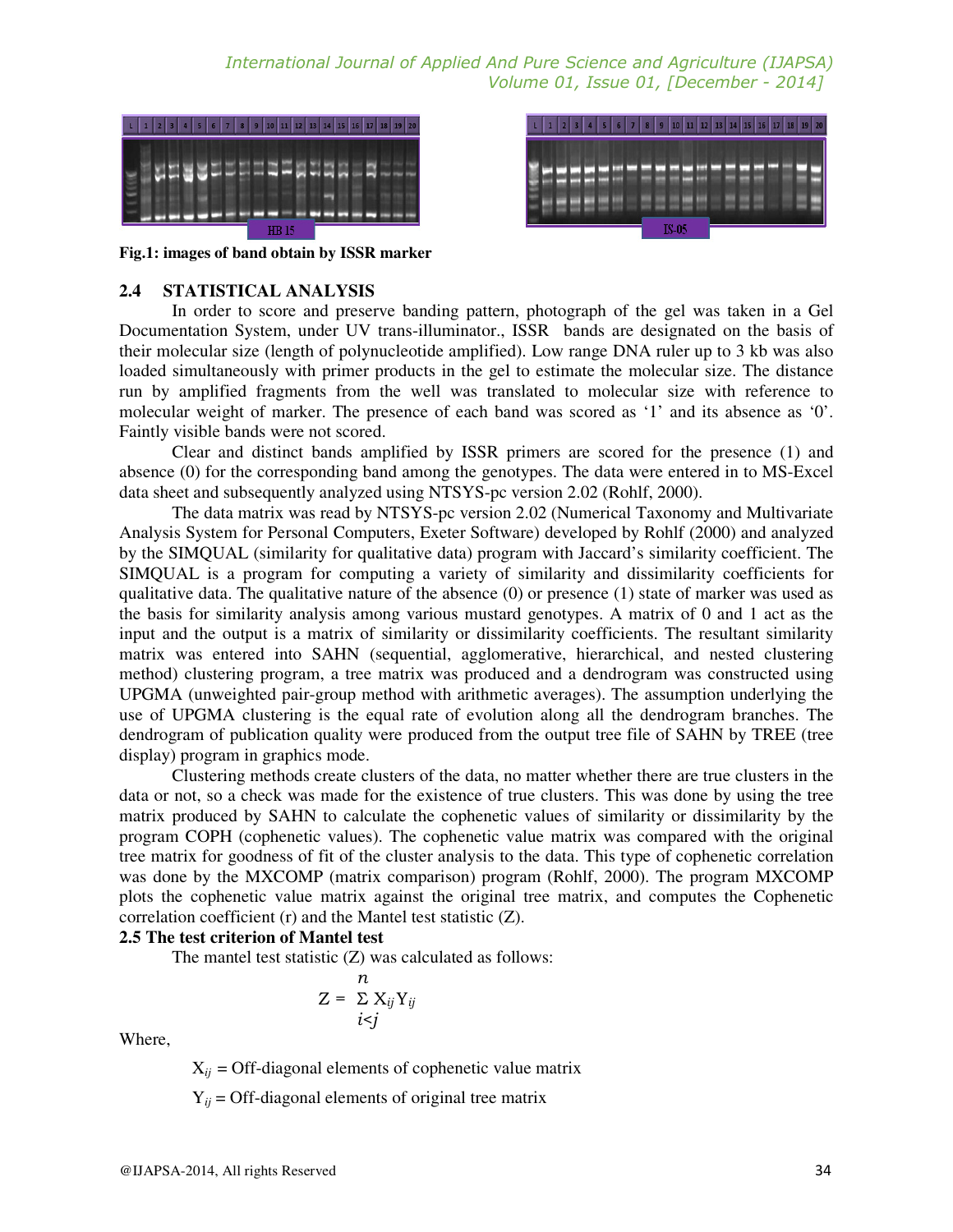#### n = Number of elements of the matrixes

As the cophenetic correlation coefficient is positively correlated to the Mantel test statistic and in standardized units, it is easier to use it as a measure of goodness of fit for a cluster analysis than the Mantel test statistic. The degree of fit can be referred as follows (Rohlf, 2000).

# **Calculation polymorphic information content (PIC)**

The PIC value for each locus was calculated on the basis of allele frequency (Anderson *et al.,*  1993) as under: n

$$
\text{PIC}_{\text{i}}=1-\sum_{i=1}^{n} \text{P}_{i}^{2}
$$

Where  $P_{ij}$  is the frequency of j<sup>th</sup> allele for i<sup>th</sup> marker and summation extends over n alleles.

#### **III. Results and Discussions**

Similarity index and cluster analysis was done by Jaccard's coefficient and UPGMA, respectively using NTSYSpc-2.02i software. The dendrogram was generated by using Jaccard's coefficient values to estimate the genetic similarity among 20 mustard genotypes. The similarity coefficient values obtained by Jaccard's coefficient were shown in Table 4.5. Jaccard's coefficient of similarity between 20 mustard genotypes ranged from 47.8 % to 100 %. Kumar *et al.* (2011) also estimated Jaccard's similarity coefficients and constructed dendrogram by using UPGMA revealed the presence and extent of genetic similarities among mutants ranged from 0.54 to 0.91. Similarly, Yadav and Rana (2012) recorded that genetic similarity between 30 Indian mustard genotypes was in the range of 0.50 to 1.0, which supported the findings obtained in the present study.

Twenty mustard genotypes were grouped into two main clusters I and II with an average similarity of 55 % The cluster I consisted of solitary genotype of Rohini. The cluster II consisted of nineteen genotypes and was divided into two sub cluster IIA and IIB. The sub cluster IIA consisted of eighteen genotypes and again further divided into two sub clusters IIAi and IIAii. The subcluster IIAi was grouped into seventeen genotype *viz.,* Sarama, NDR 8501, Jagannath, Bhagirathi, Saurabh, JM 1, GM 2, Sanjucta Asech, Urvashi, PBR 97, TM 4, Varuna, NRCDR 02, RH 30, Kranti, Krishna and NDRE 4. Varuna and NRCDR 02 shared similarity of 100 %, Likewise, Urvashi and TM 4 shared similarity of 92 %; Jagannath and Bhagirathi (91 %); NDR 8501 and JM 1 (88 %); Sanjucta Asech and RH 30 (85 %); Sarama and GM 2 (84 %). The subcluster IIAi consisted of single genotype of Pusa Agrani. The subcluster IIB also consisted of single genotype of PM 67. The cluster analysis showed the highest (100 %) similarity between the genotypes Varuna and NRCDR 02. while lowest (47.8 %) similarity between NDRE 4 a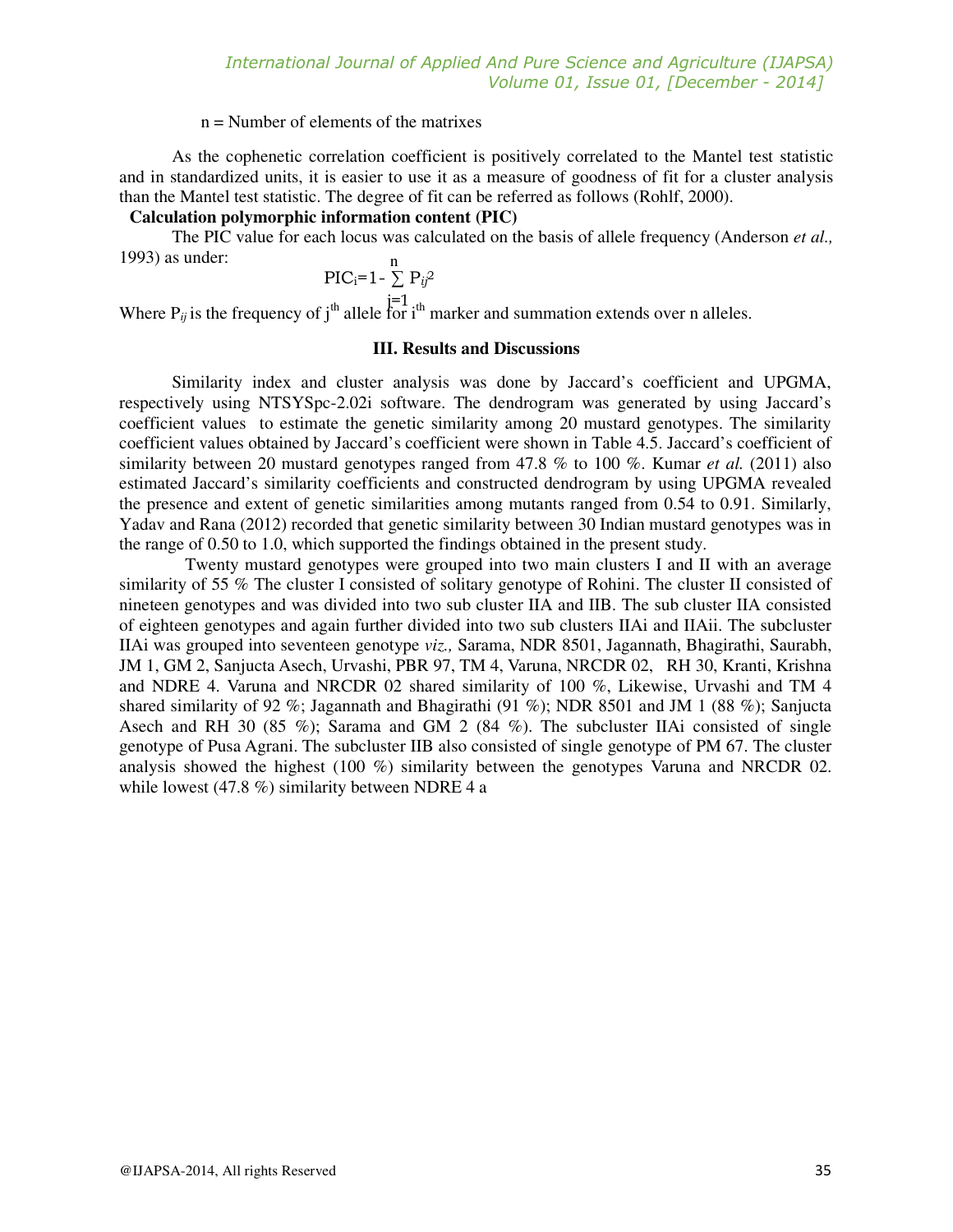*International Journal of Applied And Pure Science and Agriculture (IJAPSA) Volume 01, Issue 01, [December - 2014]* 



**Fig.2: Dendrogram depicting the genetic relationship among 20 mustard genotypes based on the ISSR data** 

#### **IV. Conclusion**

In present study, the genetic diversity observed at molecular level in twenty mustard genotrypes were studied using RAPD, ISSR and SSR markers. Total genomic DNA was isolated from leaf tissues of different mustard genotypes grown in pots. DNA extraction was carried out by CTAB method as described by Doyle and Doyle (1987) with necessary modifications. In order to perform PCR based analysis, the DNA was quantified in NanoDrop Spectrophotometer to determine DNA concentration by calculating the absorbance ratio at  $A_{260}/A_{280}$  and it was ranged from 823.80 ng/µl to 4694.00 ng/µl with optical density near about 1.80 to 1.90 indicating that genomic DNA extracted were very pure in all the 20 genotypes.

A total of 109 bands were obtained from the ten ISSR primers out of which 78 bands were polymorphic with an average of 7.8 bands per primer. Total 31 bands were monomorphic, while remaining 15 were unique. The average ISSR polymorphism was 71.56%. The polymorphic information content (PIC) ranged from 0.75 to 0.993 with an average of 0.862 per primer. The phylogenetic tree constructed by UPGMA method generated two main clusters. Cluster II contains one solitary genotype (Rohini). While cluster II had rest of the genotypes which grouped together in their respective subcluster.

Ten ISSR primers selected in the present study gave 71.56% polymorphism. The highest polymorphism percentage was observed with one primer A17898. Therefore, this ISSR primer can be used further for diversity study in different mustard genotypes.